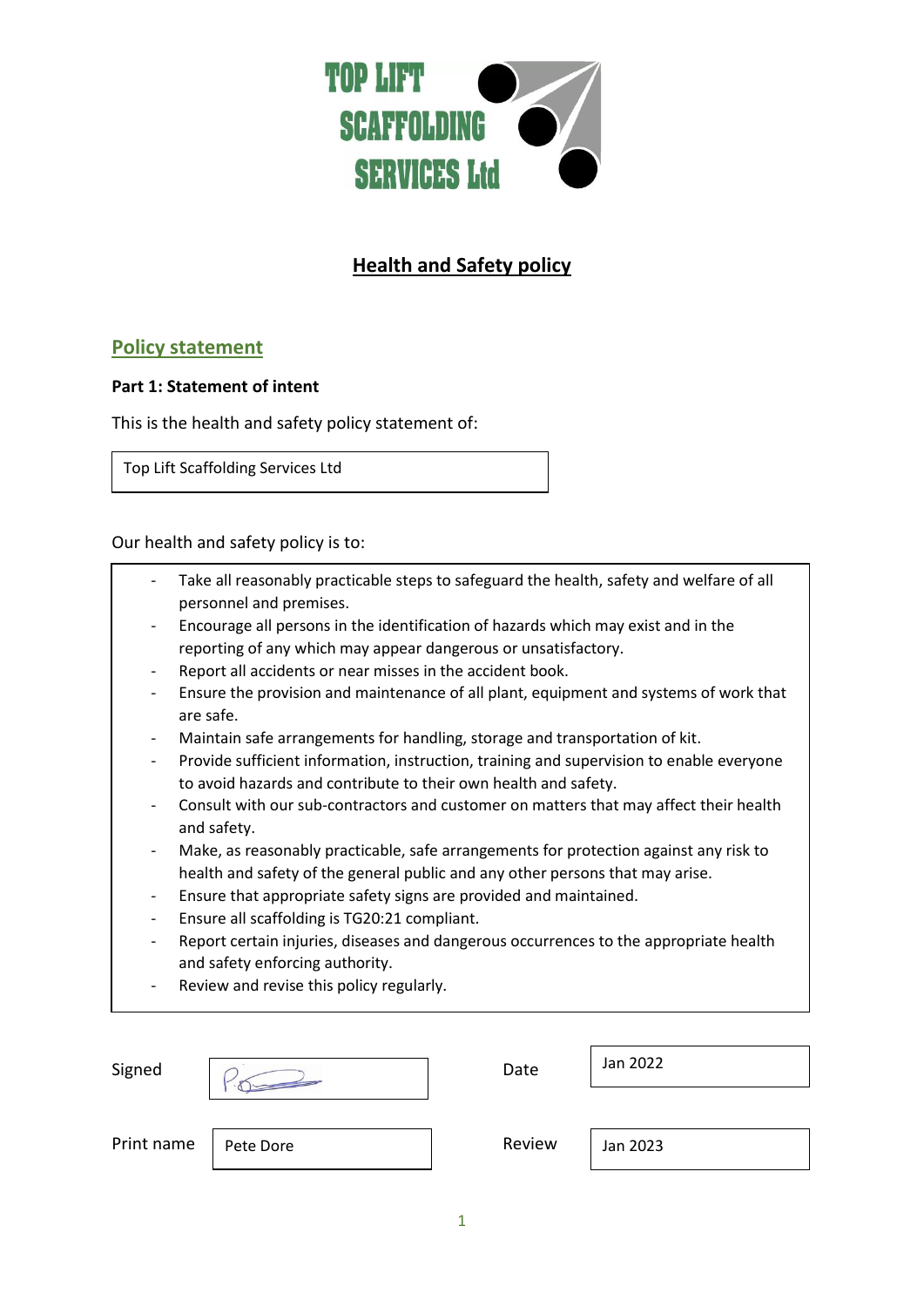

# **Part 2: Responsibilities for Health and Safety**

1. Overall and final responsibility for Health and Safety:

Peter Dore (Director)

Katie Dore (Director and company Secretary)

2. Day-to-day responsibility for ensuring this policy is put into practice:

Peter Dore (Director)

3. To ensure Health and Safety standards are maintained/improved, the following people have responsibility in the following areas:

Katie Dore and Peter Dore – general safety, risk assessments, consulting, accidents, and workrelated ill health

Katie Dore – Accident investigation, maintaining information and training

Peter Dore – Monitoring, maintaining equipment and kit, instruction and supervision

All employees/sub-contractors – Take care of their own health and safety, co-operate with the company on health and safety matters, report all health and safety concerns to an appropriate person (as above), do not interfere or misuse anything provided for health, safety, and welfare purposes.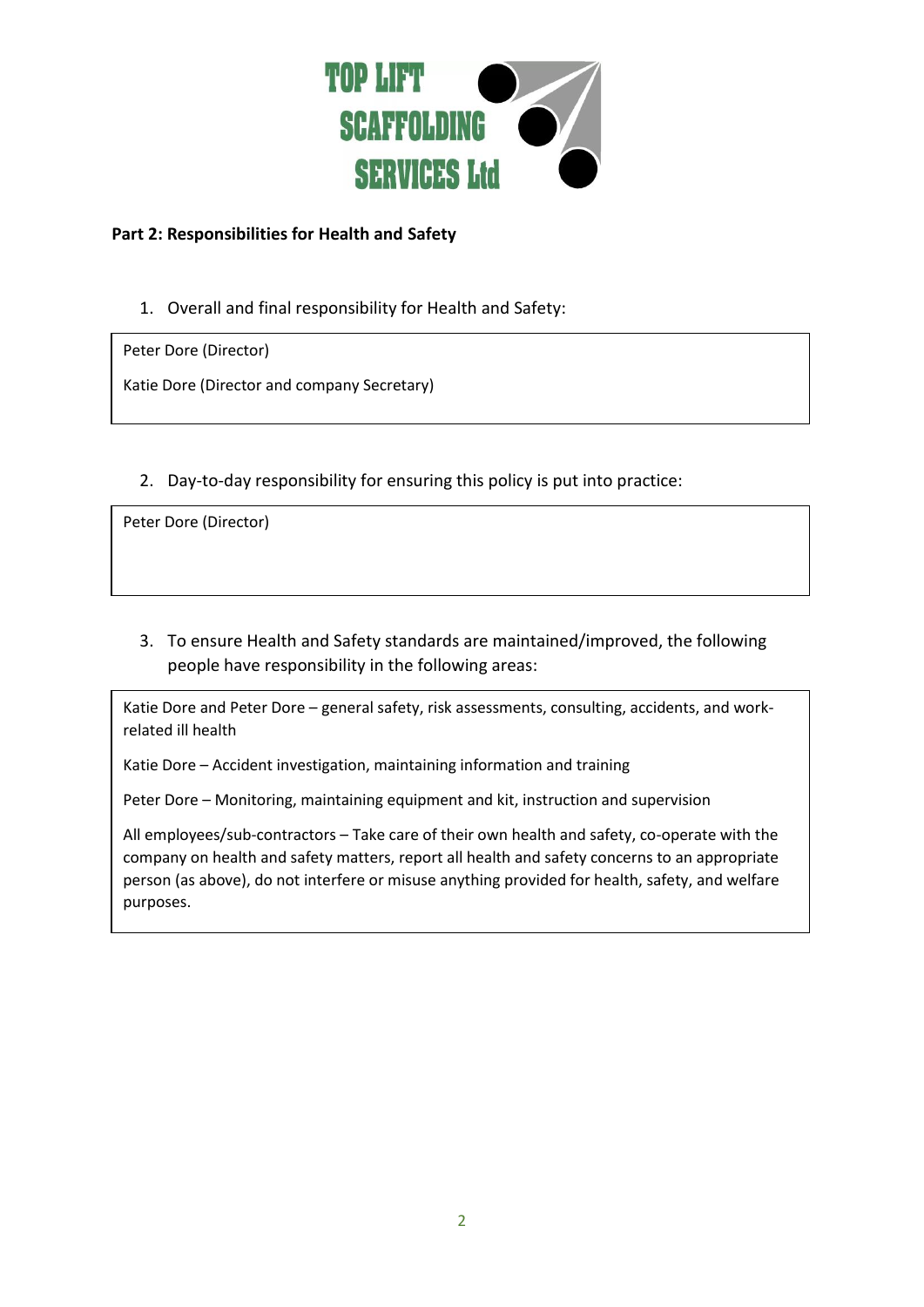

# **Part 3: Arrangements for Health and Safety**

#### Risk assessments

- Top Lift Scaffolding Services Ltd will complete relevant risk assessments and take action
- Top Lift Scaffolding Services Ltd will review risk assessments when working habits, working conditions change, or after a near miss.

#### **Training**

- Top Lift Scaffolding Services Ltd will give employees and sub-contractors a health and safety induction and provide appropriate training including, accident reporting, working at height, asbestos awareness, COSHH, PPE and manual handling via a Toolbox talk and register.
- Top Lift Scaffolding Services Ltd will ensure that all employees and sub-contractors have relevant training/qualifications and are competent to carry out the work.

#### Accident and hazard reporting

- In the event of illness or injury call a member of staff (as above) or ring for an ambulance directly. To call an ambulance call 999.
- All accidents must be reported immediately or as soon as practicable.
- All accidents must be entered onto an accident form available from the office.
- The directors will investigate incidents and accidents, writing a detailed report and consider the actions necessary to prevent recurrence.
- All hazards or suspected hazards are to be reported to the person in charge immediately or as soon as practicable so that action can be taken.